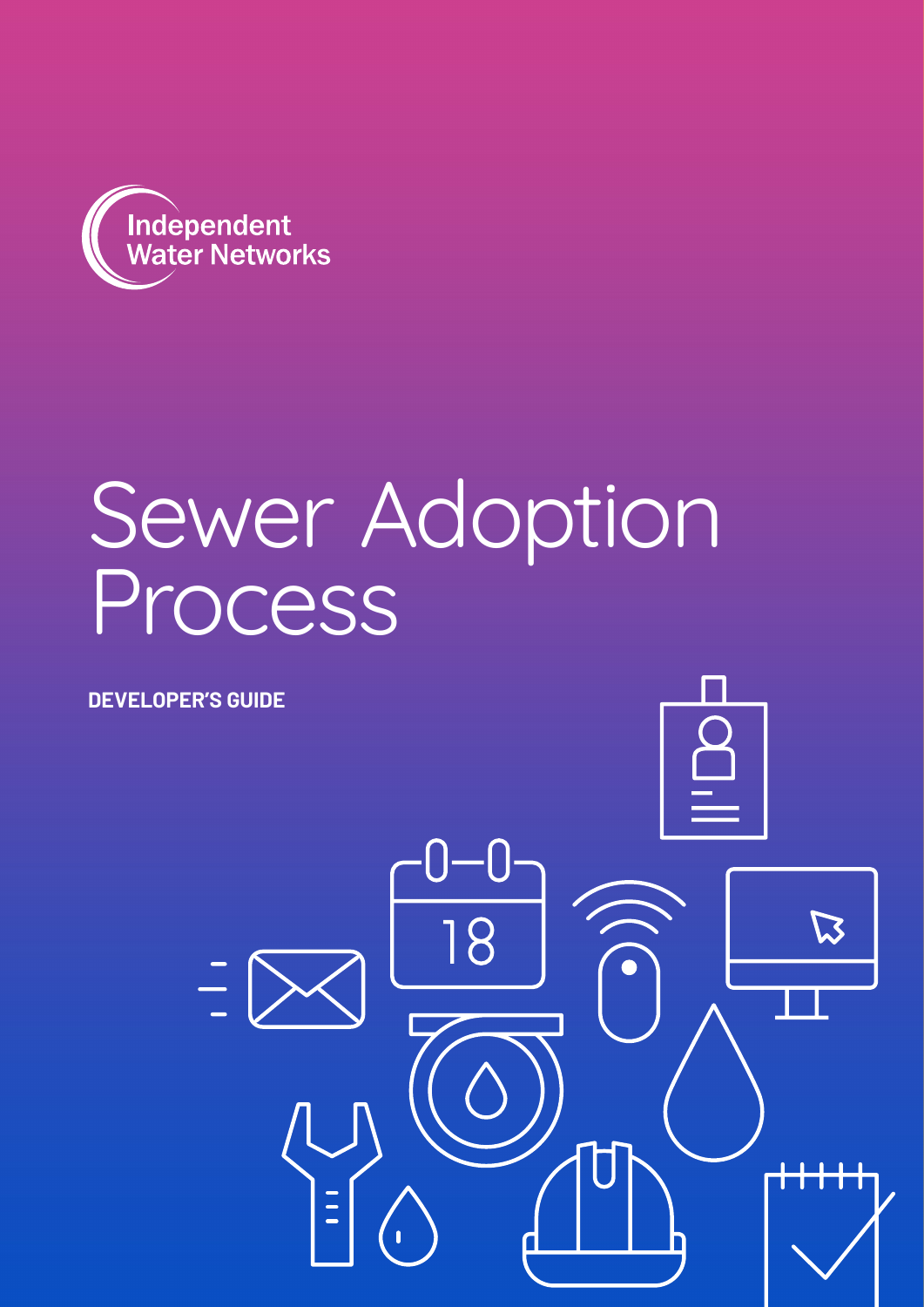# Contents

| 3 | <b>SECTION ONE</b> |  |  |  |  | What is a sewer adoption |
|---|--------------------|--|--|--|--|--------------------------|
|---|--------------------|--|--|--|--|--------------------------|

- **SECTION TWO** How to apply for sewers to be adopted under Section 104
- **SECTION THREE** What happens next?
- **SECTION FOUR** What information do we require?
- **SECTION FIVE** Agreement, construction and maintenance
- **SECTION SIX** How to make an application
- **SECTION SEVEN** How to contact us

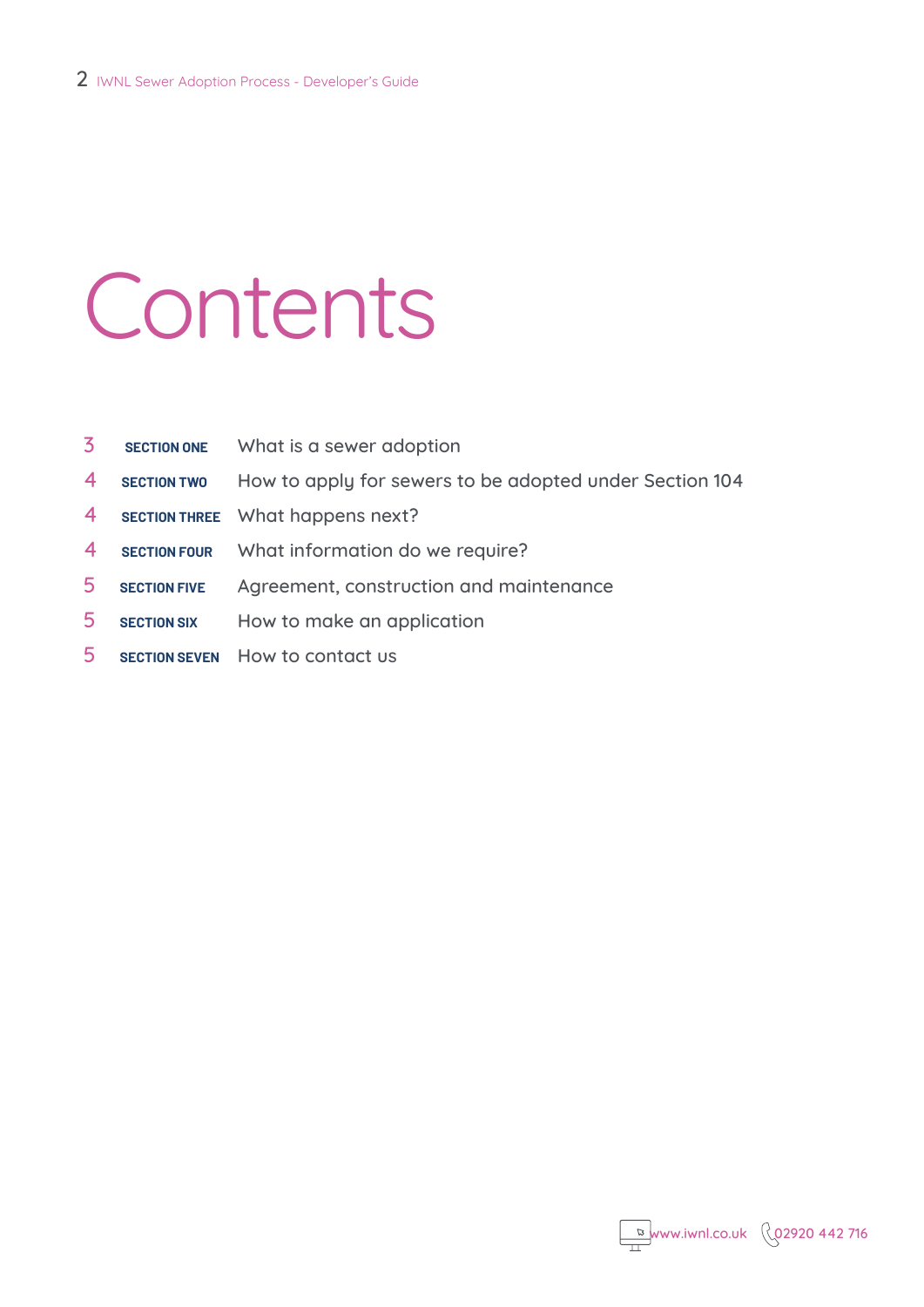

## **1.0 What is Sewer Adoption**

Legislation covering the adoption of sewers, including pumping stations and other ancillaries, is contained within the Water Industry Act 1991. Section 104 covers the adoption of private sewers to be constructed at a future date subject to an agreement with the sewerage undertaker (IWNL).

Sewerage assets, offered for adoption, should be designed and constructed in accordance with the standards that are included in the latest edition of Sewers for Adoption. This is published by the Water Research Centre (WRc) and representatives of both the Home Builders Federation and Water UK were involved in its preparation.

Once adopted, the sewers are vested in the ownership of IWNL.

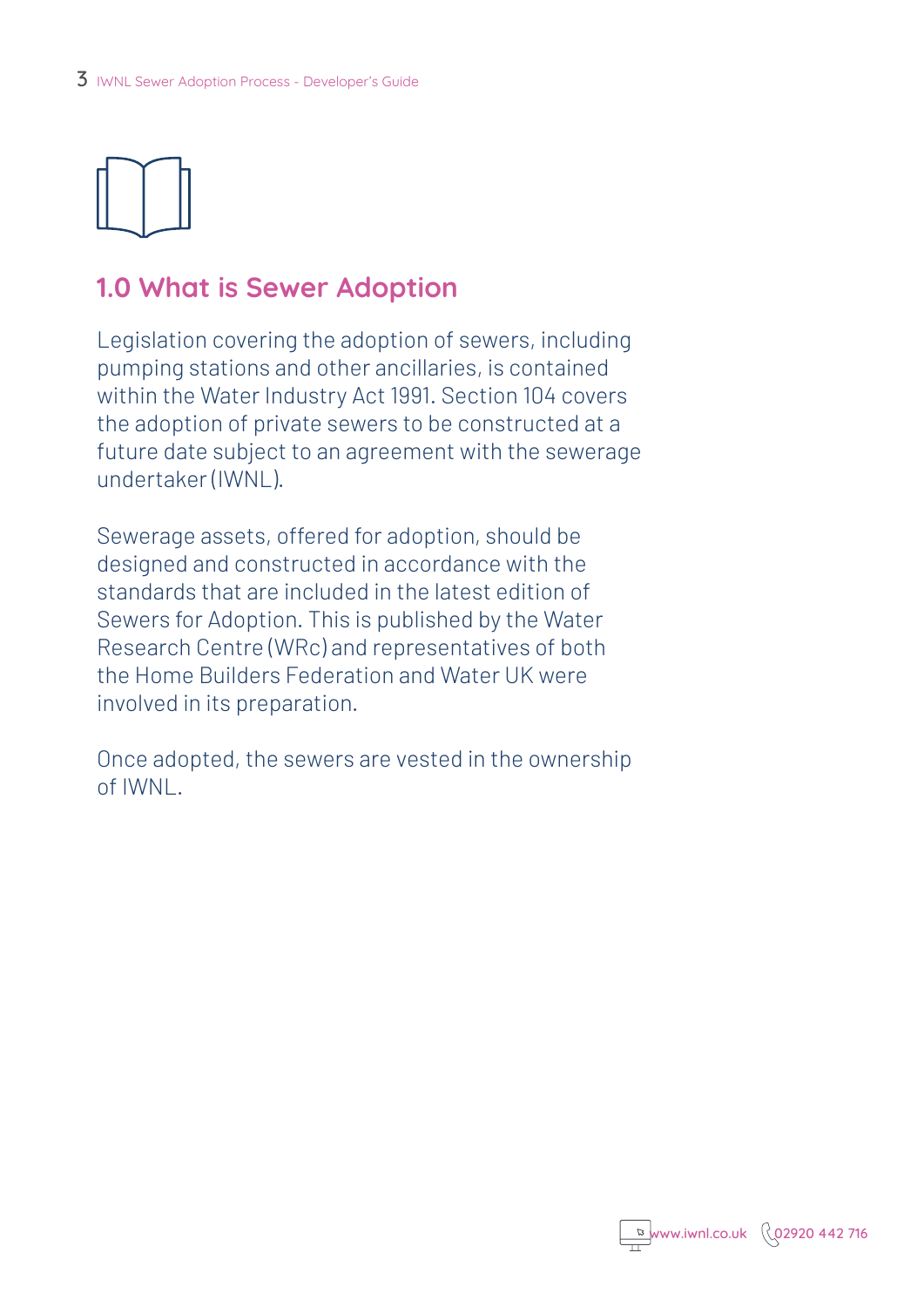## **2.0 How to apply for sewers to be adopted under section 104?**

- Complete a Sewer Adoption Application Form and return it to the address on the form, together with the relevant supporting documents. IWNL currently do not charge for this initial application. It is important that the applicant provides us with a fully completed and accurate submission as we reserve the right to charge you for the time spent on in assessing your application where we deem the time we spend to be unreasonable.
- In line with Government guidance, we encourage wherever practical, the disposal of surface water via alternative disposal methods other than the public sewerage system. Soakaways or infiltration areas should be used on free draining soils.
- Where consent to discharge is required from the Environment Agency, British Waterways or Railtrack, the applicant must not agree to any conditions without our prior approval.

## **3.0 What happens next?**

- We will acknowledge the application within 14 days of receipt.
- We will confirm whether the application is complete or not.
- If the application is complete we will provide a
	- response within 28 days of receipt advising you whether your proposals are acceptable or not.
- If the application does not meet the criteria, we will advise the applicant of why we have rejected it and what is needed to do to rectify the situation.
- Provided the applicant's proposals are acceptable they will be invited to enter into a Section 104 agreement.

## **4.0 Which information do we require?**

We require the following information to enable the preparation of the S104 Agreement:

- Additional copies of drawings to be provided by the applicant for inclusion in the Agreement
- A Schedule to be completed to include:
- - Solicitors contact details acting for the applicant;
- Confirmation that we must be notified prior to any

construction works, on the adoptable drainage, commencing on site and agree to the start date.

The draft Section 104 agreements will be issued within 14 days of receiving the above information and of any legal fees.